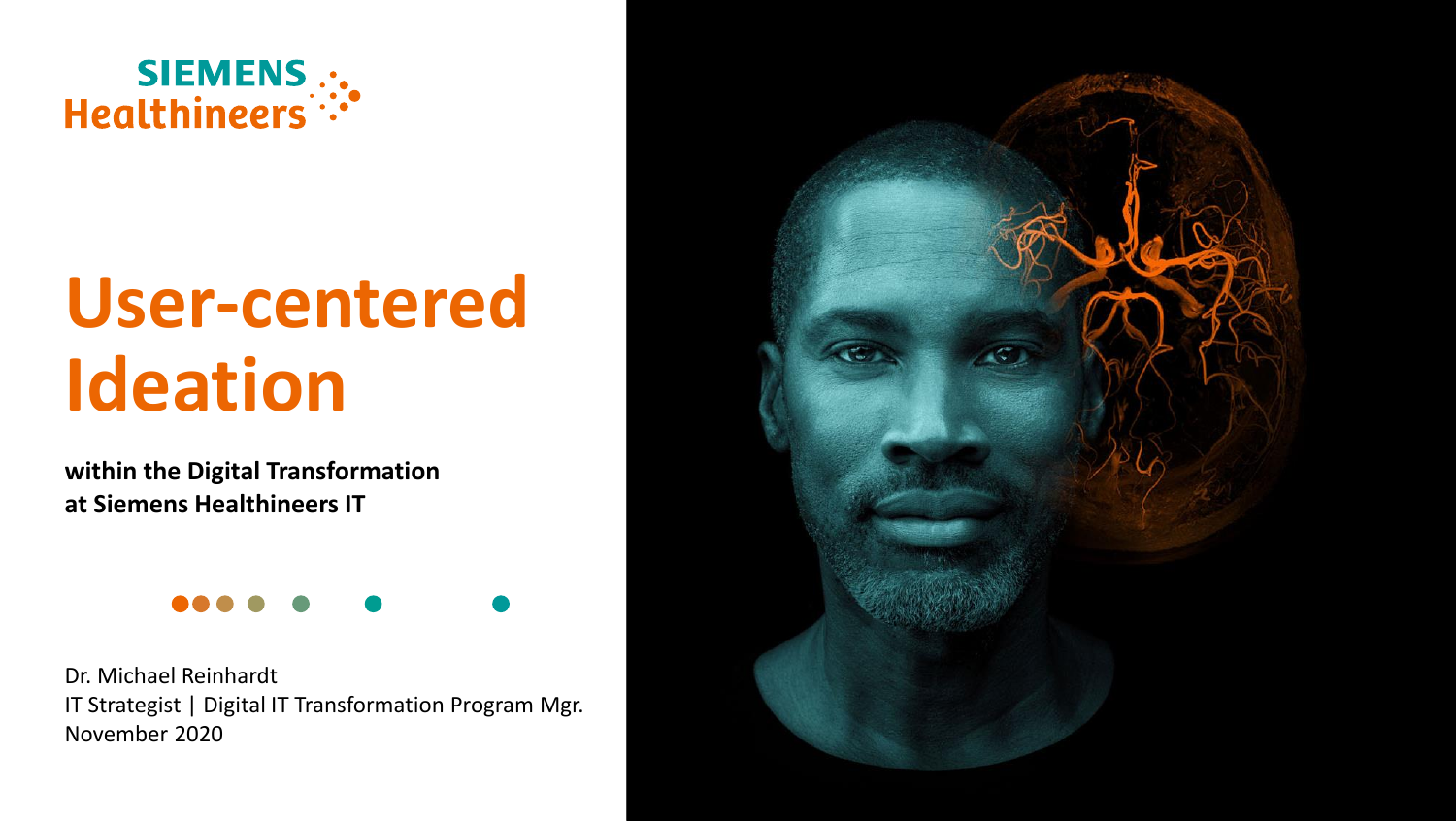**The average life span of an S&P 500 company has been …**





Based on: https://www.cnbc.com/2017/08/24/technology-killing-off-corporations-average-lifespan-of-company-under-20-years.html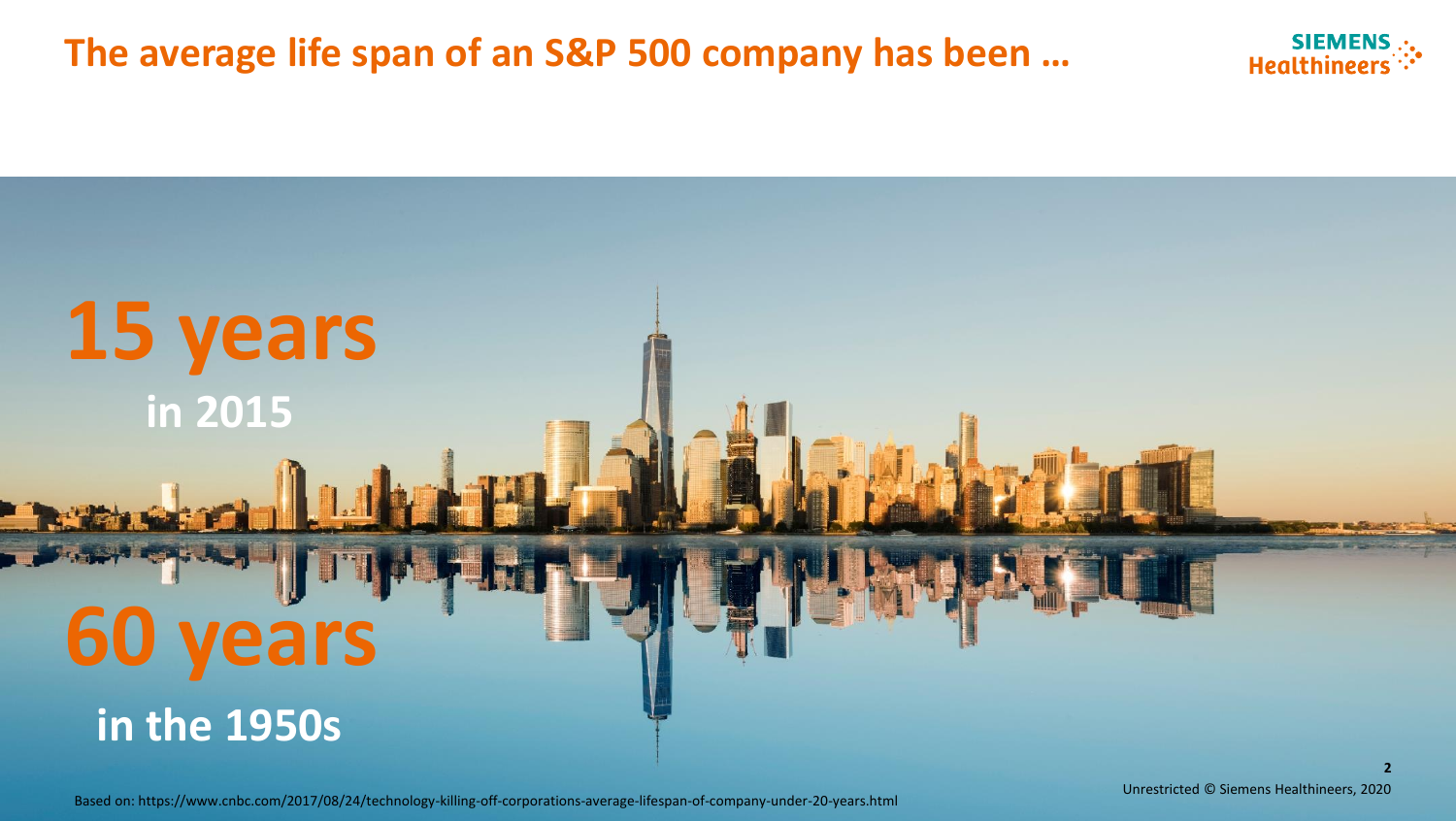## **A long story of success**





The products/features (mentioned herein) are not commercially available in all countries. Due to regulatory reasons, their future availability cannot be guaranteed. Please contact your local Siemens Healthineers organizati under development and not commercially available yet. It is not for sale in the US. Its future availability cannot be ensured. | 2 Magnetic Resonance Fingerprinting is 510(k) pending. It is not commercially available in al availability cannot be guaranteed. | 3 SOMATOM On.site is pending 510(k) clearance, and is not yet commercially available in the United States or other countries. | 4 Al-Rad Companion Chest CT (MSK) is pending 510(k) clear the United States. Its future availability cannot be ensured. | 5 AIDAN The features herein are pending 510(k) clearance, and are not yet commercially available in the United States or other countries worldwide on Biograph Their future availability cannot be guaranteed. The features herein do not yet fulfill all the essential requirements according to the European Medical Device Directive (93/42/EEC) and its national implementations for Biog commercially available in the EU. Future availability cannot be guaranteed. Please contact your local Siemens Healthineers organization for further details.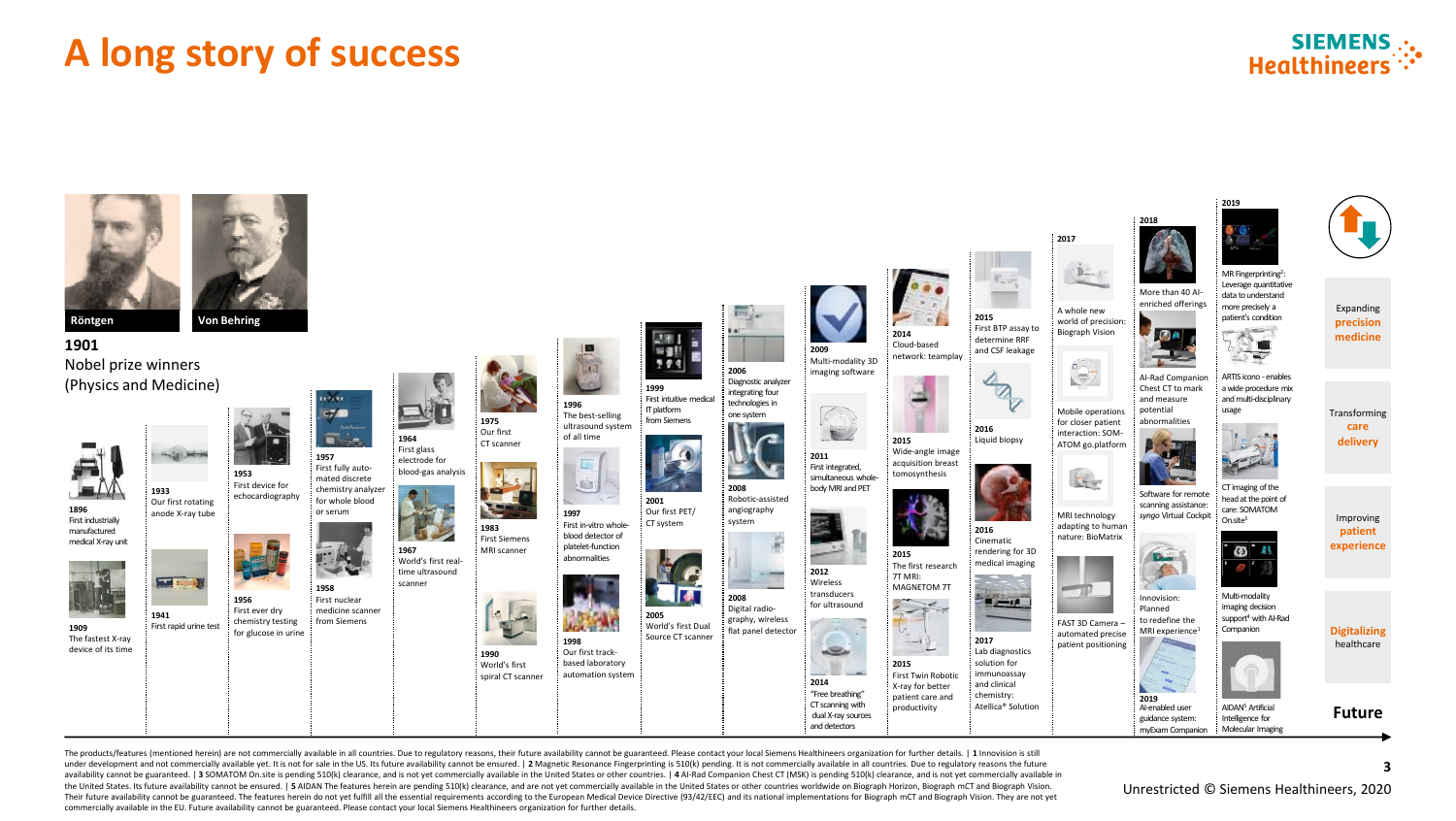## **Our purpose is to enable healthcare providers to increase value**



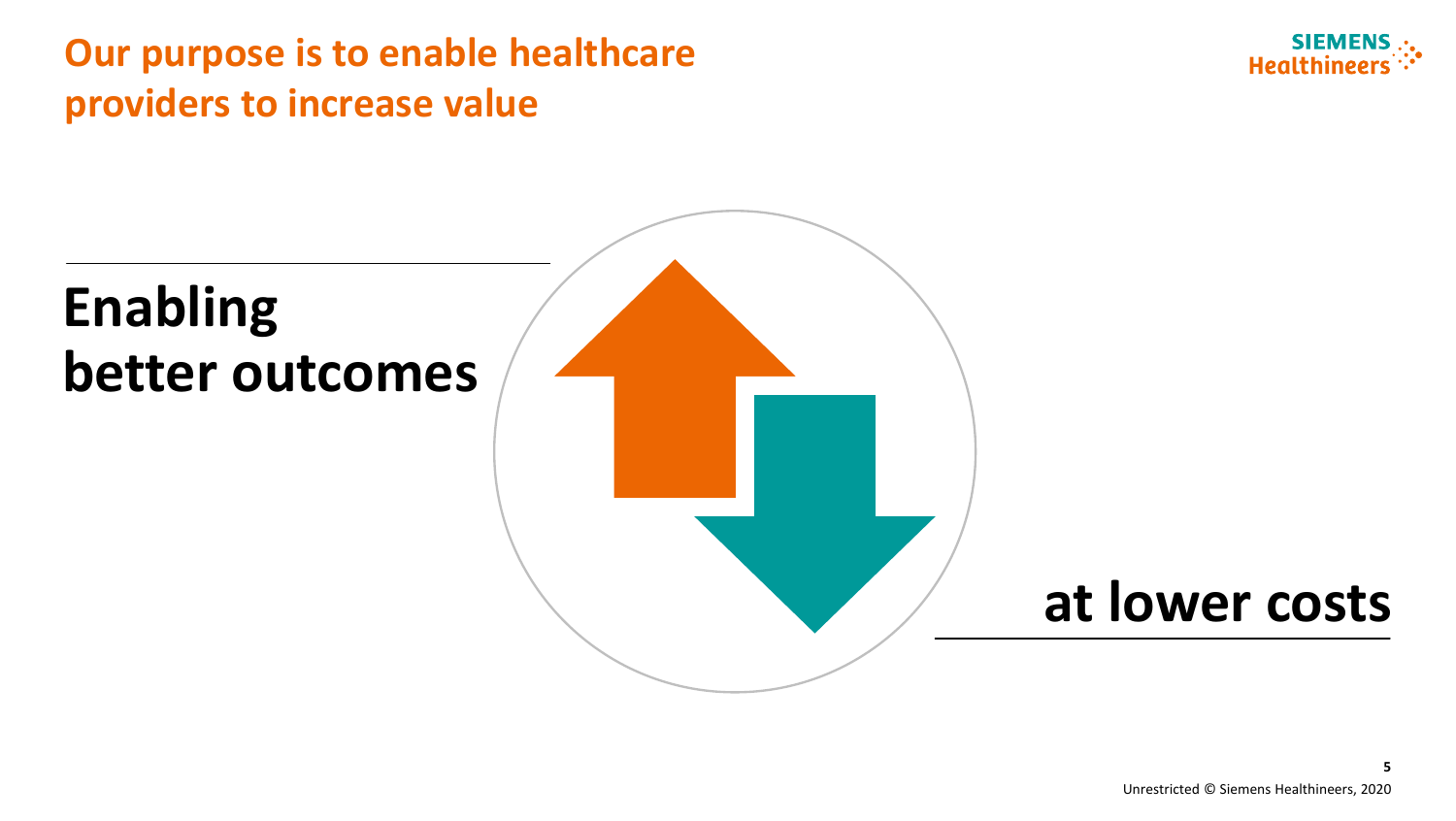# **IT Breakthrough Targets 2025 Derived from the IT Strategic Focus Fields**

#### **Innovation for Users**

#### Digital working environment

- $\rightarrow$  Innovative, secure, easy
- $\rightarrow$  Role-based
- $\rightarrow$  Fast information access anywhere

### **Digital IT Transformation**

#### Digital IT organization

- $\rightarrow$  Capacity (i.e. global footprint and partner network)
- $\rightarrow$  Competences and culture
- $\rightarrow$  New way of working (i.e. OpenIT Studio)

## **Cyber Security**

Security built in IT landscape

- $\rightarrow$  Adaptive protection measures
- $\rightarrow$  Awareness
- $\rightarrow$  Adherence to laws and regulations



**Owned by BUSINESS, IT as ENABLER and PARTNER**

#### **Digitalize Processes & Services**

- End-2-end digitalization
- $\rightarrow$  Process based architecture
- $\rightarrow$  Competitive advantage
- $\rightarrow$  New business models

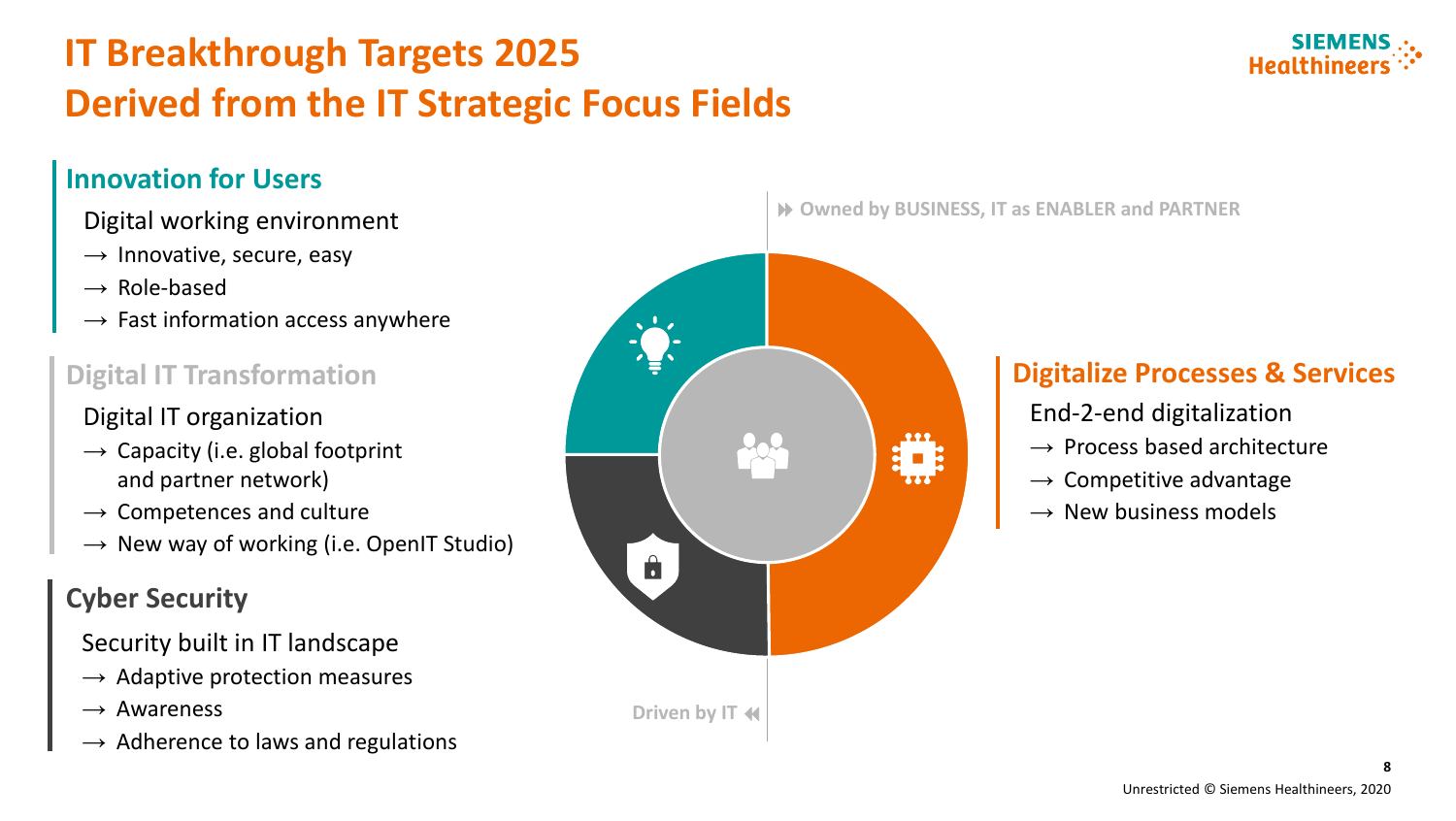#### **SIEMENS**<br>Healthineers **Consumer and User behaviors are changing through digitalization**

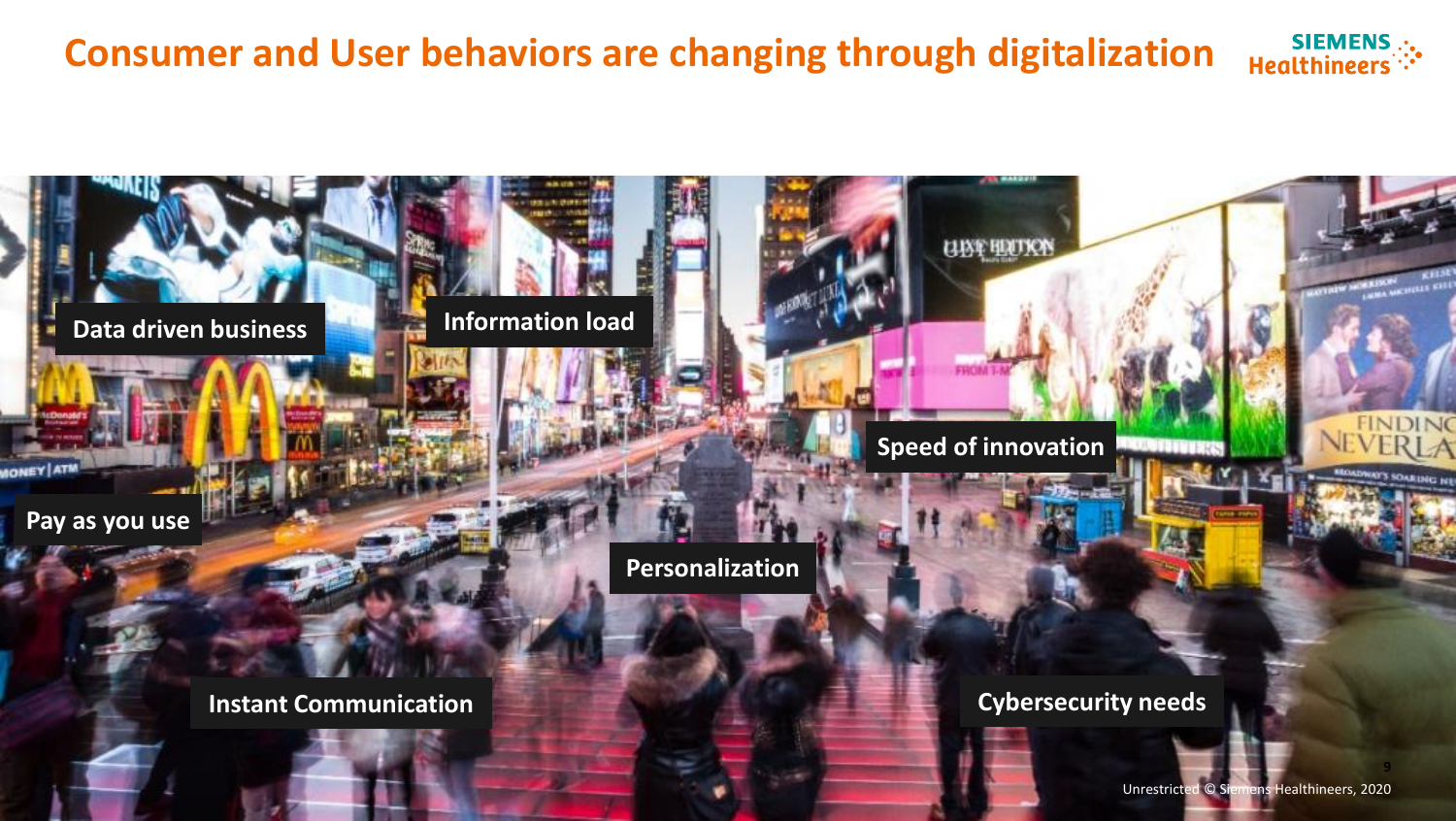## **Technological Enablers fuel the digital transformation**



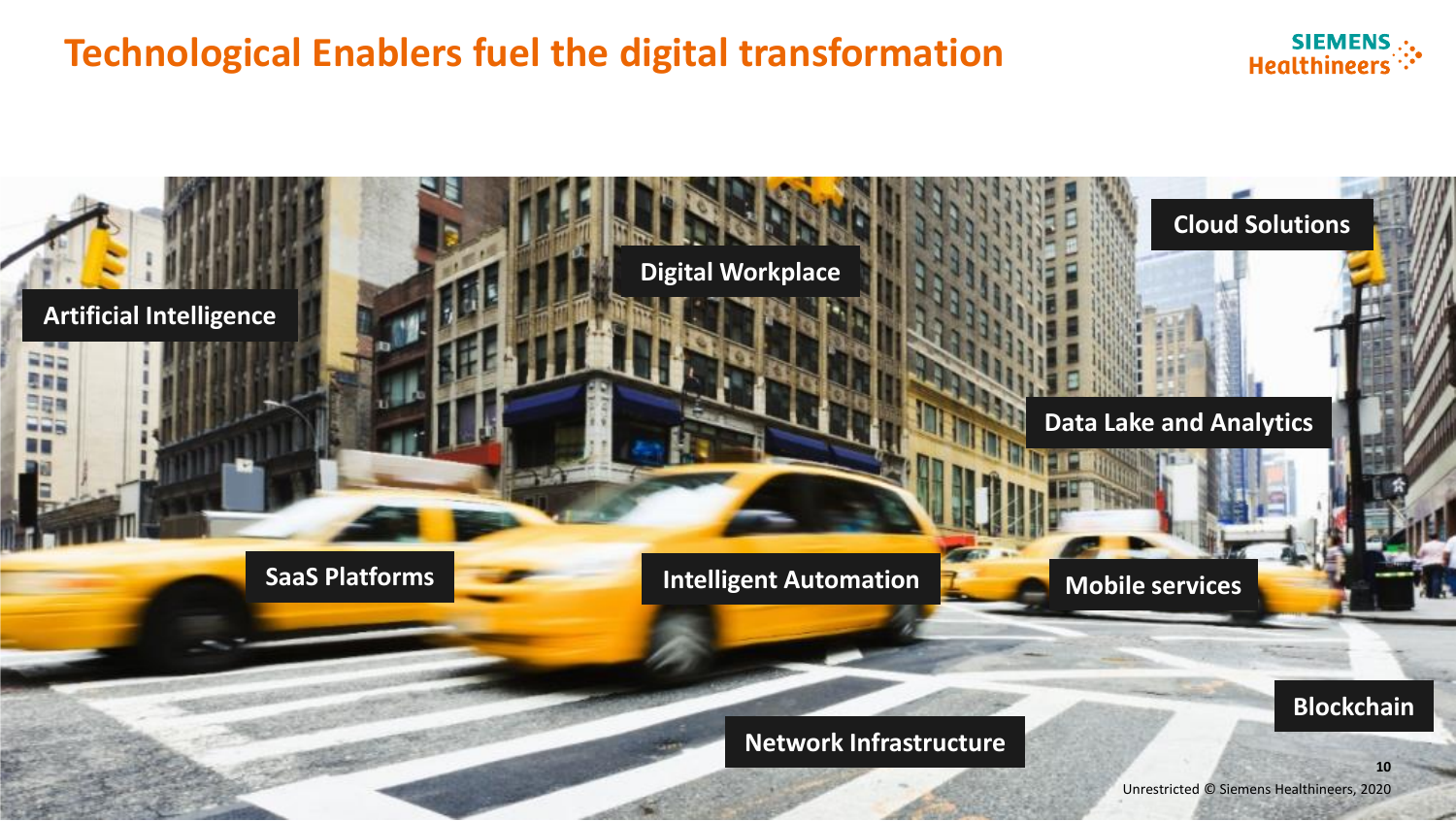## **The OpenIT Studio tackles three main problems within the fuzzy frontend of IT demands**



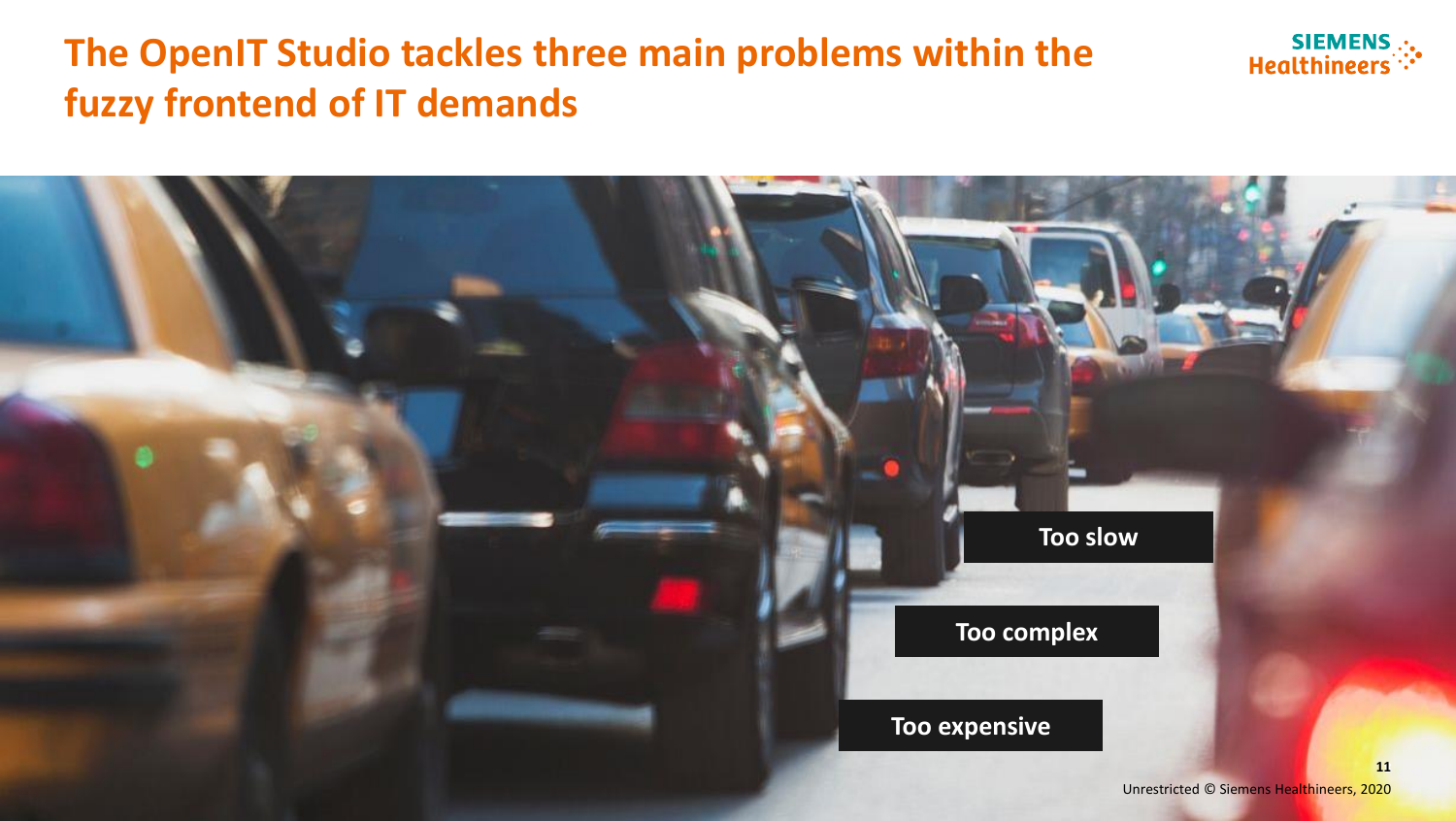#### **SIEMENS The OpenIT Studio is an innovation-catalyst for SHS digitalization, Healthine sharpening early stage IT demands**

We work within a **core team** and an **extended core team** cross-functional on innovative topics sharpening the demand regarding **desirability**, **feasibility**, **and viability**



Unrestricted © Siemens Healthineers, 2020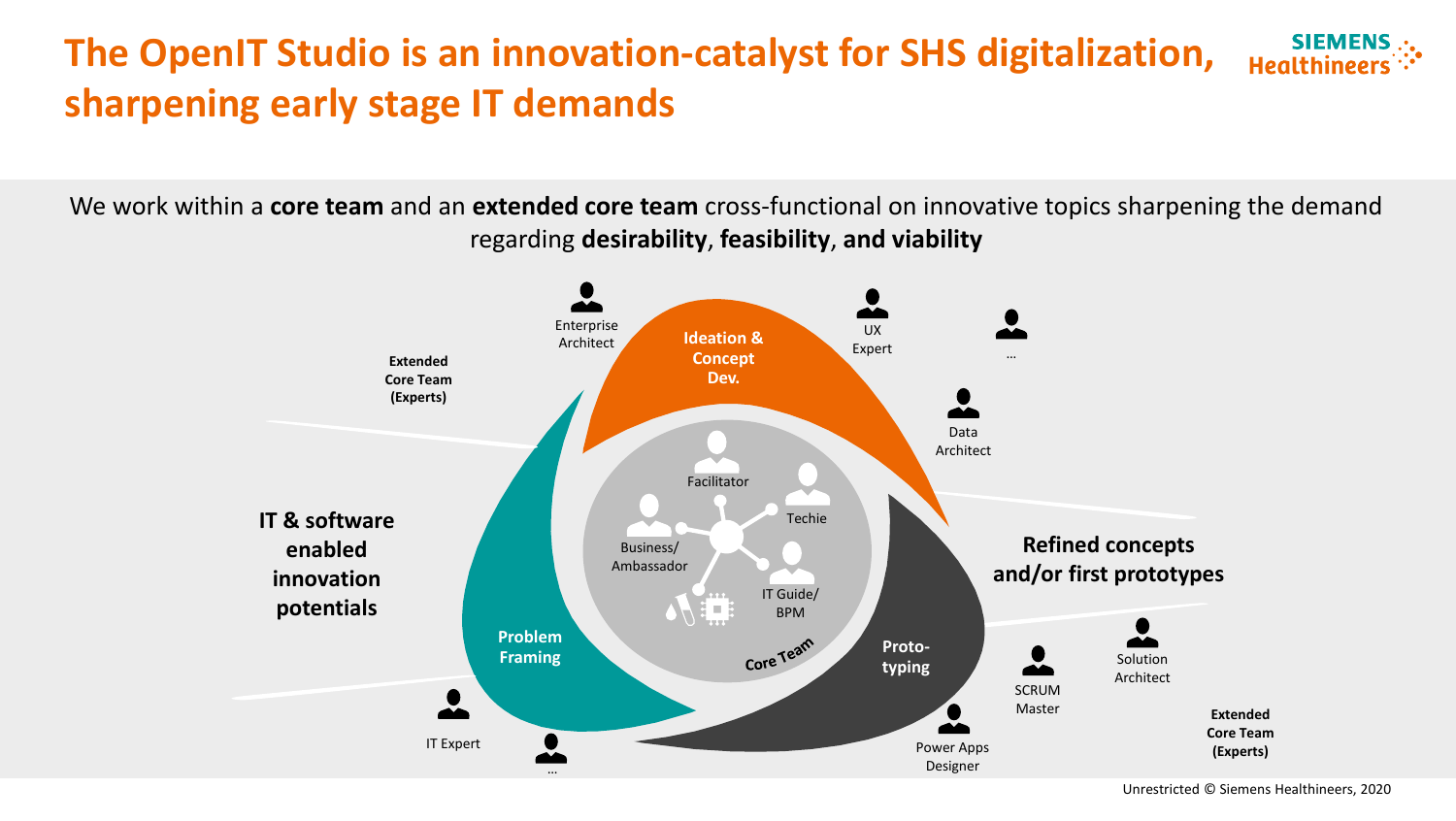## **Creating Business Value by "Connecting the Dots"**



X-functional Ideation and Incubation of IT enabled innovations